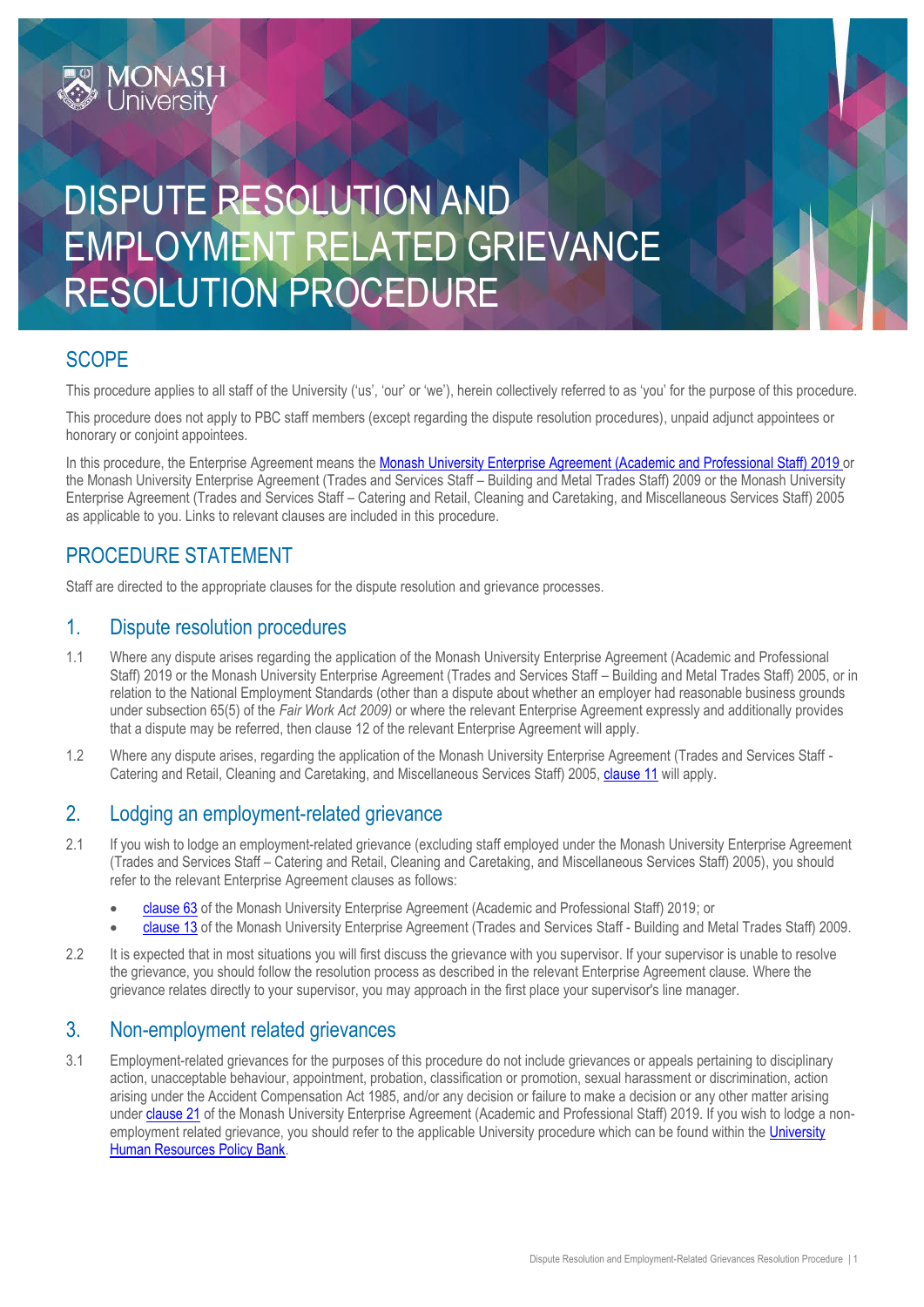## 4. Privacy

- 4.1 In the event that you provide personal or health information in the course of an employment-related grievance or dispute resolution process, we will comply with the [Data Protection and Privacy procedure](https://publicpolicydms.monash.edu/Monash/documents/1909233) with regards to the management of that information.
- 4.2 In certain cases when you disclose a criminal act or where it is believed that you are at risk of causing harm to yourself or others, the details of the grievance must be reported to the relevant internal and external bodies.

## 5. Breach of procedure

5.1 We treat any breach of our policies or procedures seriously. We encourage reporting of concerns about non-compliance and manage compliance in accordance with the applicable Enterprise Agreement or contract terms.

## **DEFINITIONS**

| <b>Employment-Related</b><br>Grievance | A grievance lodged by a staff member, arising out of treatment or decisions which aggrieve them in their<br>capacity as a member of staff employed by the University and which are not excluded from the<br>operation of this Procedure.                                                                                                                                                                                                                                                                                                                                                                                                       |
|----------------------------------------|------------------------------------------------------------------------------------------------------------------------------------------------------------------------------------------------------------------------------------------------------------------------------------------------------------------------------------------------------------------------------------------------------------------------------------------------------------------------------------------------------------------------------------------------------------------------------------------------------------------------------------------------|
| PBC staff member                       | A staff member who is employed on a Performance-Based Contract (PBC) in accordance with clause<br>15 of the Monash University Enterprise Agreement (Academic and Professional Staff) 2019.                                                                                                                                                                                                                                                                                                                                                                                                                                                     |
| <b>Enterprise Agreement</b>            | The Enterprise Agreement means the:<br>Monash University Enterprise Agreement (Academic & Professional Staff) 2019; or<br>$\bullet$<br>Monash University Enterprise Agreement (Trades and Services Staff - Building and Metal Trades<br>$\bullet$<br>Staff) 2009; or<br>Monash University Enterprise Agreement (Trades and Services Staff - Catering and Retail,<br>$\bullet$<br>Cleaning and Caretaking, and Miscellaneous Services Staff) 2005<br>as applicable to the staff member in accordance with their contract of employment.                                                                                                         |
|                                        | Clauses relating to this procedure include:<br>Monash University Enterprise Agreement (Academic and Professional Staff) 2019                                                                                                                                                                                                                                                                                                                                                                                                                                                                                                                   |
|                                        | <b>Clause 3 - Definitions</b><br>$\bullet$<br><b>Clause 12 - Dispute Resolution Procedure</b><br>$\bullet$<br>Clause 21 - Continuing (Contingent Funded) Employment<br>$\bullet$<br>Clause 63 - Employment Related Grievance Resolution Procedure<br>$\bullet$<br>Clause 65 - Probationary Employment Principles - Academic Staff<br>$\bullet$<br><b>Clause 71 - Performance Development</b><br>$\bullet$<br><b>Clause 73 - Professional Staff Position Classifications</b><br>$\bullet$<br>Monash University Enterprise Agreement (Trades & Services Staff- Building & Metal Trades Staff) 2009<br><b>Clause 3 - Definitions</b><br>$\bullet$ |
|                                        | <b>Clause 11 - Joint Consultative Committee</b><br>$\bullet$<br><b>Clause 12 - Dispute Settling Procedures</b><br>$\bullet$<br><b>Clause 13 - Employment Related Grievance Resolution Procedures</b><br>$\bullet$<br><b>Clause 25 - Performance Enhancement</b><br>$\bullet$<br>Monash University Enterprise Agreement (Trades and Services Staff - Catering and Retail, Cleaning<br>and Caretaking, and Miscellaneous Services Staff) 2005                                                                                                                                                                                                    |
|                                        | <b>Clause 3 - Definitions</b><br>$\bullet$<br><b>Clause 10 - Joint Consultative Committee</b><br>$\bullet$<br><b>Clause 11 - Dispute Settling Procedures</b><br>$\bullet$<br><b>Clause 26 - Performance Enhancement</b><br>$\bullet$                                                                                                                                                                                                                                                                                                                                                                                                           |
| Supervisor                             | Means the person who is responsible for the day-to-day supervision of the staff member. For academic<br>and professional staff, refer clause 3.12 of the Monash University Enterprise Agreement (Academic and<br>Professional Staff) 2019.                                                                                                                                                                                                                                                                                                                                                                                                     |